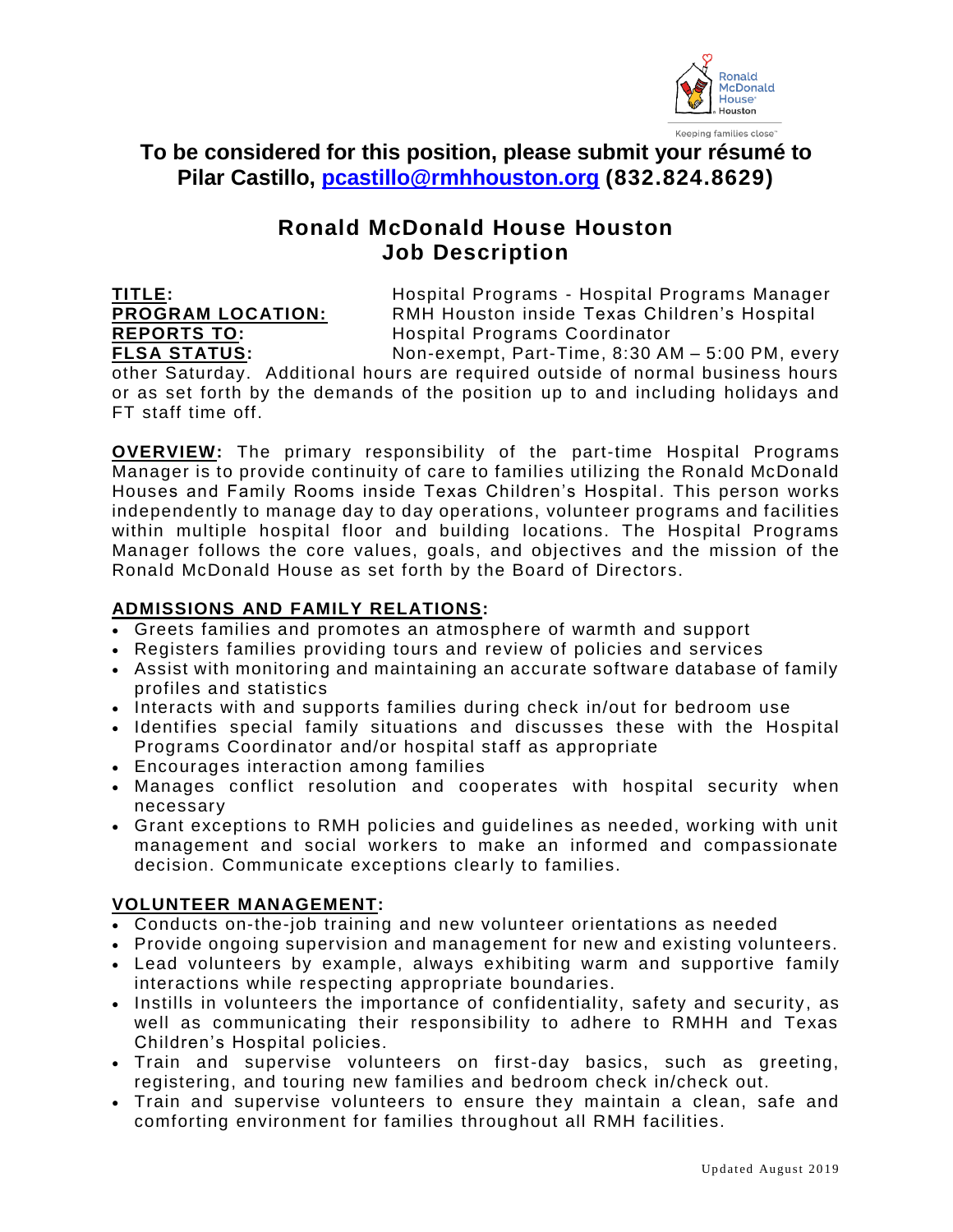Ronald McDonald House of Houston Hospital Programs House - Family Room Manager (Part-time) Job Description Page **2** of **3**

- Ensure volunteers are aware of RMH volunteer expectations and communication process regarding absences and scheduling.
- Ensures volunteers are familiar with database and clock in/out process for accurate reporting of volunteer work hours .
- Promotes an atmosphere of support and appreciation to ensure volunteers feel satisfied and successful in their contribution of time .
- Responsible for all volunteer duties when volunteers are absent.
- Provides ongoing assessment of individual volunteer performance, compliance, and appropriate support of the program.
- Help to supervise volunteers and swiftly address any policy violations they exhibit by gently correcting and clarifying policies for the volunteer.

# **PROGRAMS AND DONOR MANAGEMENT:**

- Responsible for receipt/distribution of monetary and goods donations in accordance with RMH policies and procedures
- Greets, hosts and supervises scheduled activity donors to insure RMHH food safety guidelines are followed
- Assess donor activities and provide feedback/concerns to supervisor
- Conduct tours and communicates effectively the mission and needs to visitors, hospital personnel and the community at large

## **FACILITY MANAGEMENT:**

- Performs all necessary requirements to open and/or close all RMHH spaces
- Conducts room check in / check out after daily use of bedrooms, including restocking of linens and toiletries
- Responsible for insuring all RMHH spaces are well-stocked with supplies and able to consistently meet family needs.
- Monitors the physical structures including equipment, appliances, décor and furniture and provides feedback to supervisor; reports and follows up on urgent maintenance needs.
- Monitors movement within the facility and maintains control of the facility usage by families, visitors and all other guests
- Ensures a clean, safe, and comforting environment for families
- Knowledgeable of RMH and hospital policies on fire safety, security, and maintenance
- Responds appropriately to emergencies and incidents that may threaten the safety and security of the families and/or the facility

### **QUALIFICATIONS:**

*Required*:

- Bachelor's degree and a minimum of three years of work experience or the equivalent of five years work experience
- Previous experience supervising volunteers
- Excellent interpersonal skills: patience, compassion, outgoing, tactful, flexible, assertive, honest, trustworthy, professional in manner and demonstrates supportive and cheerful behavior
- Ability to function responsibly and independently as demonstrated by excellent decision making skills, sound judgment and a high comfort level to exercise authority